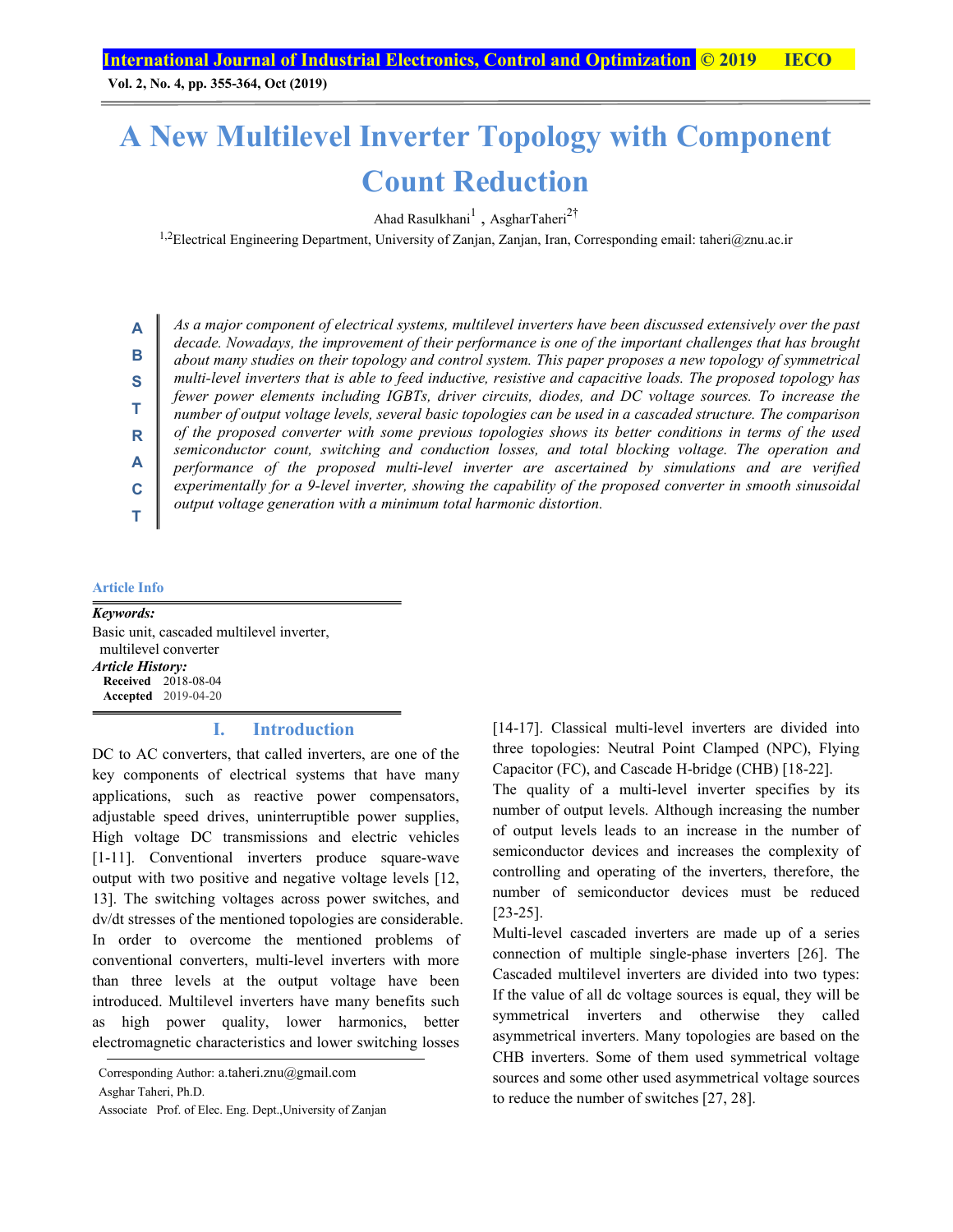In this paper, a new topology of the symmetrical multi-level inverters is proposed. To increase the number of output levels, several basic units can be connected in series. The comparison between the proposed converter and some previous topologies shows that it has better conditions with respect to the used semiconductor count, switching and conduction losses, and total blocking voltage. The operation and performance of the proposed multi-level converter have been ascertained through simulations and verified experimentally for a 9-level inverter which shows the proposed converter's ability in smooth sinusoidal output voltage generation with minimum total harmonic distortion.

#### **II. The proposed topology**

#### *A. Basic unit*

The basic unit of the proposed topology is shown in Fig. 1. This basic structure consists of four switches with higher switching frequency (S1- S4) and four switches with lower-switching frequency (T1-T4) and four symmetrical dc voltage sources. Also, the basic structure consists of two parts: The level generation part and H-bridge part. The desired voltage level is generating by level generation part and the H-bridge changes it to negative or positive one.





| switching patterns |                      |         |  |  |  |
|--------------------|----------------------|---------|--|--|--|
| State              | Switches On          | $V_{O}$ |  |  |  |
| 1                  | $S_3, S_4, T_1, T_4$ | 4E      |  |  |  |
| 2                  | $S_3, S_2, T_1, T_4$ | 3E      |  |  |  |
| 3                  | $S_1, S_4, T_1, T_4$ | 2.F.    |  |  |  |
| 4                  | $S_1, S_2, T_1, T_4$ | E       |  |  |  |
| 5                  | $T_2, T_A$           | 0       |  |  |  |
| 6                  | $S_1, S_2, T_2, T_3$ | $-E$    |  |  |  |
| 7                  | $S_1, S_4, T_2, T_3$ | $-2E$   |  |  |  |
| 8                  | $S_3, S_2, T_2, T_3$ | $-3E$   |  |  |  |
| 9                  | $S_3, S_4, T_2, T_3$ | –4F     |  |  |  |

Table 1 shows the output voltage of the basic unit for different switching patterns of inverter. As shown in Table 1, this topology is able to produce nine level in output. Also different operating modes of the proposed inverter and current path of each voltage level are shown in Fig.2









**Fig. 2**: Different operating modes of proposed inverter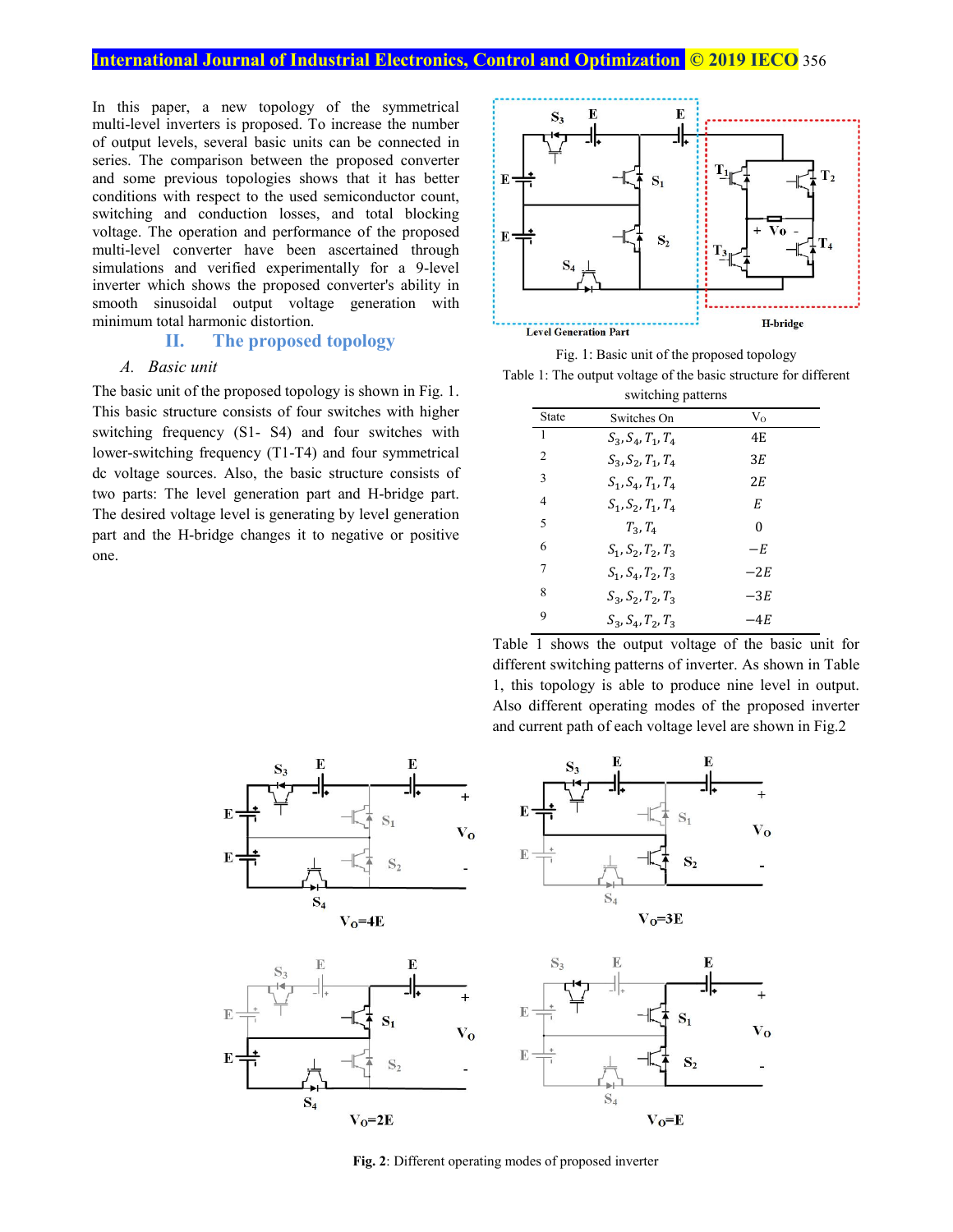#### *B. The proposed cascaded topology*

A new cascaded multilevel inverter is obtained from series connection of n number of basic units. The structure of the proposed cascaded multi-level inverter is shown in Fig. 3. According to Fig. 3, the total output voltage of the inverter is obtained from summation of the output voltage of different units, as follows:

$$
V_{O_LGP} = V_{o1} + V_{o2} + \dots + V_{on}(1)
$$
  
Which  $V_{O_LGP}$ ,  $V_{oi}$  are level generation part output voltage  
and *i-th* cascaded unit output voltage in cascaded topology  
(see Fig.3). The output voltage of the proposed topology  
with different switching patterns is given in Table 2. In the  
proposed cascaded multilevel structure, the number of  
output levels (N<sub>level</sub>), the number of IGBTs (N<sub>IGBT</sub>) and the  
number of dc voltage sources (N<sub>source</sub>)are obtained from  
the following equations:

$$
N_{level} = 6n + 3
$$
 (2)

$$
N_{IGBT} = 4n + 4\tag{3}
$$

$$
N_{source} = 3n + 1 \tag{4}
$$

Where n is the number of cascaded stages. Another important parameter in the inverters is the maximum amount of blocked voltage on the switches. By using of the presented methods in [28] for the proposed topology, the value of this parameter for different switches of each stage is obtained from the following equation:



Fig. 3: The proposed cascaded inverter

Table II: The output voltage of the cascaded structure for different switching patterns

|                     | Switches On         |          |                                         | H-bridge       |                |
|---------------------|---------------------|----------|-----------------------------------------|----------------|----------------|
| Stage1              | Stage2              | $\cdots$ | Stage n                                 |                | $V_{O}$        |
| $S_{31}, S_{41}$    | $S_{32}$ , $S_{42}$ |          | $S_{3n}$ , $S_{4n}$                     | $T_1, T_4$     | $(3n + 1)E$    |
| $S_{31}, S_{41}$    | $S_{32}$ , $S_{42}$ |          | $S_{3n}$ , $S_{2n}$                     | $T_{1}, T_{4}$ | 3nE            |
| - 1                 | <b>Contract</b>     | ፧        | in B                                    | - 1            | ÷              |
| $S_{31}, S_{41}$    | $S_{32}$ , $S_{42}$ |          | $S_{1n}$ , $S_{2n}$                     | $T_1, T_4$     | 7Ε             |
| $S_{31}$ , $S_{41}$ | $S_{32}$ , $S_{22}$ |          | $S_{1n}$ , $S_{2n}$                     | $T_{1}, T_{4}$ | 6E             |
| $S_{31}$ , $S_{41}$ | $S_{12}$ , $S_{42}$ |          | $S_{1n}$ , $S_{2n}$                     | $T_1, T_4$     | 5Е             |
| $S_{31}$ , $S_{41}$ | $S_{12}$ , $S_{22}$ |          | $S_{1n}$ , $S_{2n}$                     | $T_{1}, T_{4}$ | 4E             |
| $S_{31}, S_{21}$    | $S_{12}$ , $S_{22}$ |          | $S_{1n}$ , $S_{2n}$                     | $T_1, T_4$     | 3Е             |
| $S_{11}, S_{41}$    | $S_{12}$ , $S_{22}$ |          | $S_{1n}$ , $S_{2n}$                     | $T_{1}, T_{4}$ | 2Е             |
| $S_{11}, S_{21}$    | $S_{12}$ , $S_{22}$ |          | $S_{1n}$ , $S_{2n}$                     | $T_1, T_4$     | E              |
|                     |                     |          |                                         | $T_3, T_4$     | $\mathbf{0}$   |
| $S_{11}, S_{21}$    | $S_{12}$ , $S_{22}$ |          | $S_{1n}$ , $S_{2n}$                     | $T_2, T_3$     | $-E$           |
| $S_{11}, S_{41}$    | $S_{12}$ , $S_{22}$ |          | $S_{1n}$ , $S_{2n}$                     | $T_2, T_3$     | $-2E$          |
| $S_{31}, S_{21}$    | $S_{12}$ , $S_{22}$ |          | $S_{1n}$ , $S_{2n}$                     | $T_2, T_3$     | $-3E$          |
| $S_{31}$ , $S_{41}$ | $S_{12}$ , $S_{22}$ |          | $S_{1n}$ , $S_{2n}$                     | $T_2, T_3$     | $-4E$          |
| $S_{31}$ , $S_{41}$ | $S_{12}$ , $S_{42}$ |          | $S_{1n}$ , $S_{2n}$                     | $T_2, T_3$     | $-5E$          |
| $S_{31}$ , $S_{41}$ | $S_{32}$ , $S_{22}$ |          | $S_{1n}$ , $S_{2n}$                     | $T_2, T_3$     | $-6E$          |
| $S_{31}$ , $S_{41}$ | $S_{32}$ , $S_{42}$ |          | $S_{1n}$ , $S_{2n}$                     | $T_2, T_3$     | $-7E$          |
| ÷                   | 一 主 一               | ÷.       | $\mathcal{L} = \frac{1}{2} \mathcal{L}$ | ÷              | $\ddot{\cdot}$ |
| $S_{31}$ , $S_{41}$ | $S_{32}$ , $S_{42}$ |          | $S_{3n}$ , $S_{2n}$                     | $T_2, T_3$     | $-3nE$         |
| $S_{31}$ , $S_{41}$ | $S_{32}$ , $S_{42}$ |          | $S_{3n}$ , $S_{4n}$                     | $T_2, T_3$     | $-(3n+1)E$     |

 $V_{block_{S_{1i}}} = V_{block_{S_{3i}}} = 2V_{block_{S_{2i}}} = 2V_{block_{S_{4i}}} = 2E$  (5) There for the blocked voltage of each stage is as follows:

$$
V_{block_i} = V_{block_{S_{1i}}} + V_{block_{S_{3i}}} + V_{block_{S_{2i}}} + V_{block_{S_{2i}}} + V_{block_{S_{4i}}}
$$
  
= 6E (6)

The total amount of blocked voltage in level generation part can calculated by this equation:

$$
V_{block_{LGP}} = \sum_{i=1}^{n} V_{block_i} = 6nE \tag{7}
$$

Similarly, the blocked voltage on the switches of H-bridge unit calculated as follows:

 $V_{block_{T_1}} = V_{block_{T_2}} = V_{block_{T_3}} = V_{block_{T_4}} = V_{block_{T_4}} = V_{0max}(8)$ 

Similarly the total amount of blocked voltage in H-bridge can calculated by this equation:

$$
V_{block_{HB}} = \sum_{j=1}^{4} V_{block_{T_j}} = 4V_{O_{max}} = (12n + 4)E \quad (9) .
$$

Therefore, the maximum value of total blocked voltage on the switches in cascaded multi-level inverter is obtained as follows:

$$
V_{block} = V_{block_{HR}} + V_{block_{LGP}} = (18n + 5)E \tag{10}
$$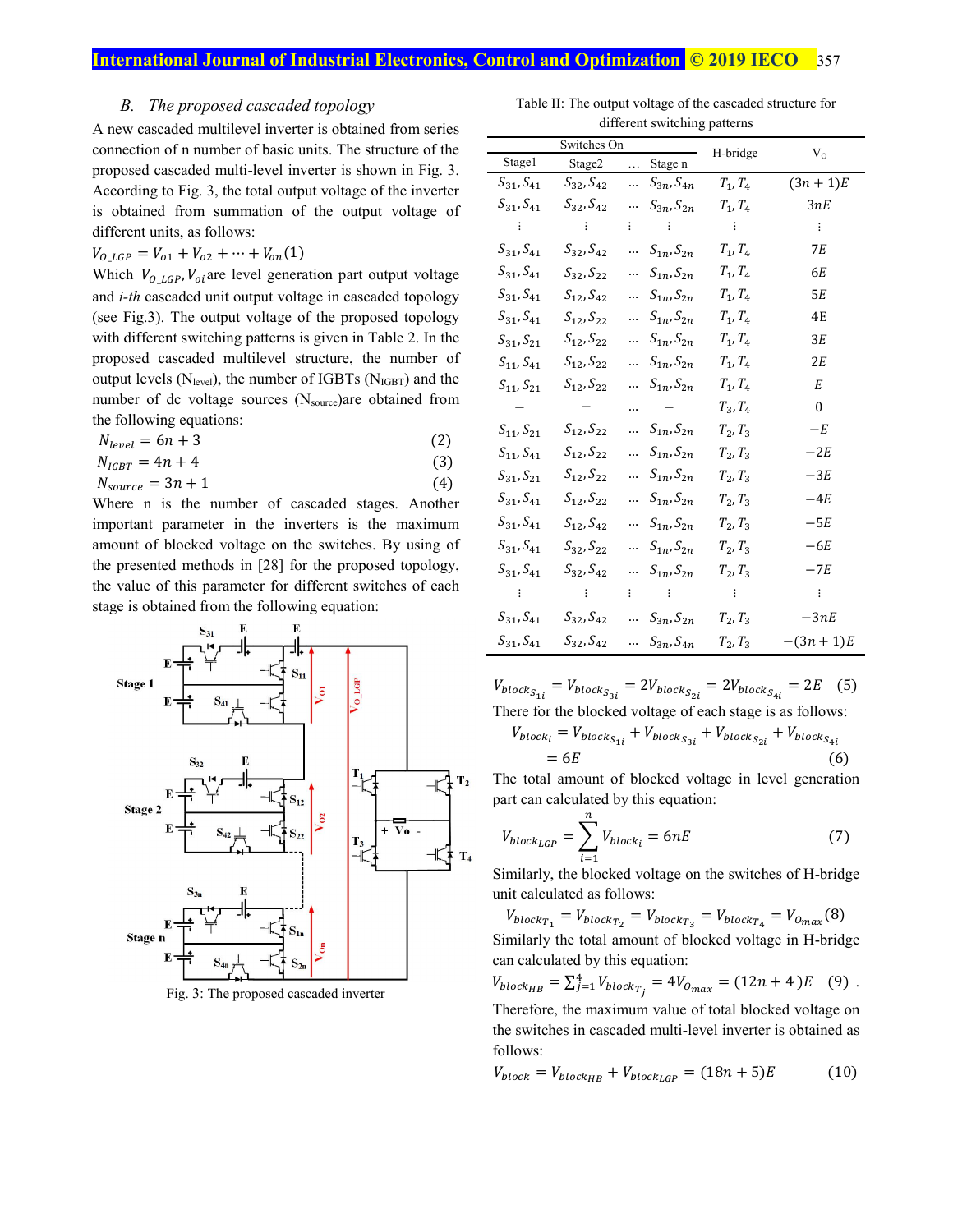

**Fig. 4**: Symmetrical cascaded multilevel inverters; a) proposed inverter in [29] - (R1- CHB); b) proposed topology in [30] - (R2); c) presented topology in  $[31]$  - (R<sub>3</sub>); d) suggested structure in  $[32]$  - (R<sub>4</sub>); e) proposed topology in  $[10]$ - (R<sub>5</sub>)

## **III. Comparison Of proposed Topology with Conventional Topologies**

The main goal of presenting a new inverter topology is to increase the number of output levels by decreasing the number of used elements. To verify the performance of the proposed topology, it is compared with several conventional symmetrical topologies from different points of view, such as the number of IGBTs, the number of dc voltage sources and the amount of the blocked voltage on switches. The topologies that used for this comparison are named by  $(R_1-R_5)$ . This symmetrical topologies are shown in Fig.4.

Fig.5 compares the number of used voltage sources in each topology. According to this figure, the required dc voltage sources in proposed topology is equal to CHB, R2,  $R_4$  and  $R_5$  and is less than  $R_3$  to generate same levels in output.

The number of IGBTs and its anti-parallel diodes are the main components of an inverter, which affects the price, size and the complexity of inverter. In Fig. 6, the number of IGBTs for different topologies are compared. As it is clear, the proposed topology requires fewer IGBTs. Therefore has better performance and is cheaper and required more simple switches control circuits. It should be noted that all these topologies are symmetrical.

As above-mentioned, the other important parameter in the inverters is the maximum amount of blocked voltage on the switches. This parameter defines the rating of switches, as this amount goes up, the rating of switches also goes up and the inverter price will increase. According to Fig.7 the blocking voltage in proposed topology is less than others and his topology can be cheaper rather than other topologies.



Fig. 5: Comparison of Nsourcein different topologies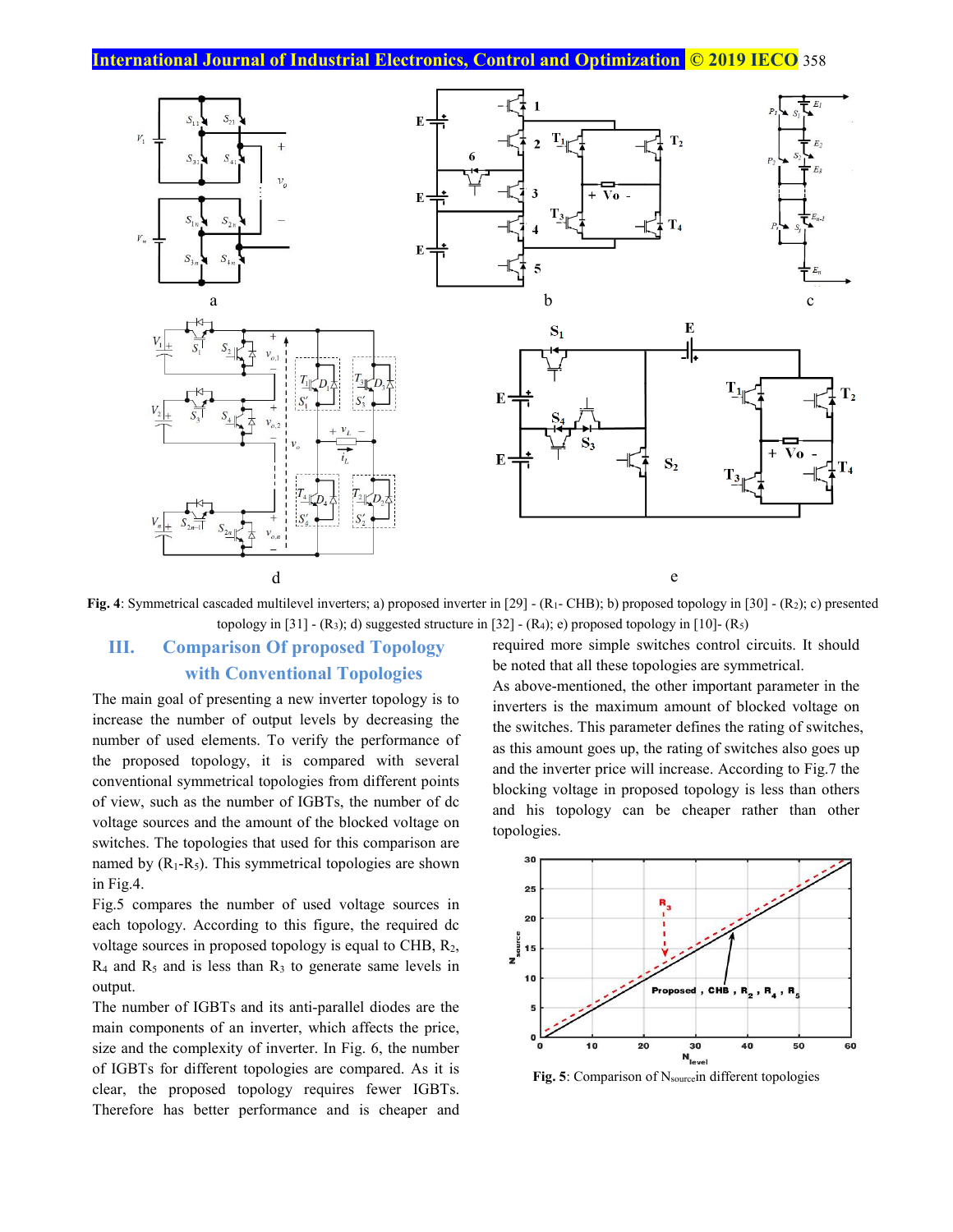

Fig. 6: Comparison of N<sub>IGBT</sub> in different topologies



### **IV. Calculation of losses in the proposed topology**

In this section, the losses of power electronic switches are calculated. Generally, the switches have two types of losses (i.e. Conduction losses and switching losses) [33].

#### *A. Conduction loss calculation*

Since the switches include transistors and diodes, the losses of a transistor and a diode are calculated as follows:

$$
p_{cond,T}(t) = [V_T + R_T \cdot i^{\beta}(t)]i(t)
$$
\n(11)

$$
p_{cond,D}(t) = [V_D + R_D. \, i(t)] i(t) \tag{12}
$$

Where,  $V_T$  and  $V_D$  are the threshold voltages of power devices.  $R_T$  and  $R_D$  are the equivalent resistance of the transistor and diode, respectively. In the proposed basic unit, there are 4 switches in current path in every operating modes of inverter. Also, in each half cycle, the transistor

and its anti-parallel diode are conduct for  $(\pi-\varphi)$  radian and (φ) radian, respectively. Where φ is the power factor angle. The total conduction losses of the switches are calculated as follows:

$$
P_{cond} = \frac{4}{\pi} \int_{0}^{\varphi} p_{cond,D} \, d\omega t + \frac{4}{\pi} \int_{\varphi}^{\pi} p_{cond,T} \, d\omega t
$$
\n
$$
= \frac{4V_{T}I_{P}}{\pi} \left(1 + \cos\varphi\right) + \frac{4R_{T}I_{P}^{\beta+1}}{\pi} \int_{\varphi}^{\pi} \sin^{\beta+1}(\omega t) \, d\omega t
$$
\n
$$
+ \frac{4V_{D}I_{P}}{\pi} \left(1 - \cos\varphi\right) + \frac{4R_{D}I_{P}^{2}}{4\pi} \left(2\varphi - \sin(2\varphi)\right) \tag{13}
$$

Where,  $I_P$  is the peak value of the output current. Also,  $\beta$ is a constant related to the specification of the transistor.

#### *B. Calculation of the switching losses*

The switching losses are calculated based on the calculation of energy losses. Switching losses occur during turn-off and turn-on period. For simplicity of calculation, it is assumed that the voltage and current of the switches changes linearly during the switching period [31]. Based on the above assumptions, the following relationships can be written for a switch:

$$
E_{on,k} = \int_0^{t_{on}} v(t).i(t)dt
$$
  
\n
$$
= \int_0^{t_{on}} \left[ \left( \frac{V_{IGBT,k}}{t_{on}} t \right) \cdot \left( -\frac{I}{t_{on}} (t - t_{on}) \right) \right] dt
$$
  
\n
$$
= \frac{V_{IGBT,k}.I.t_{on}}{6}
$$
  
\n
$$
E_{off,k} = \int_0^{t_{off}} v(t).i(t)dt
$$
  
\n
$$
= \int_0^{t_{off}} \left[ \left( \frac{V_{IGBT,k}}{t_{off}} t \right) \cdot \left( -\frac{I}{t_{off}} (t - t_{off}) \right) \right] dt
$$
  
\n
$$
= \frac{V_{IGBT,k}.I.t_{off}}{6}
$$
 (15)

Where,  $E_{on,k}$  and  $E_{off,k}$  are the turn on and turn off energy losses of the k-th switch. Also,  $t_{on}$  and  $t_{off}$  are turn on and turn off time of the switch, respectively. The proposed topology has 8 switches in each basic unit. So the energy losses in m-th unit is obtained as follows: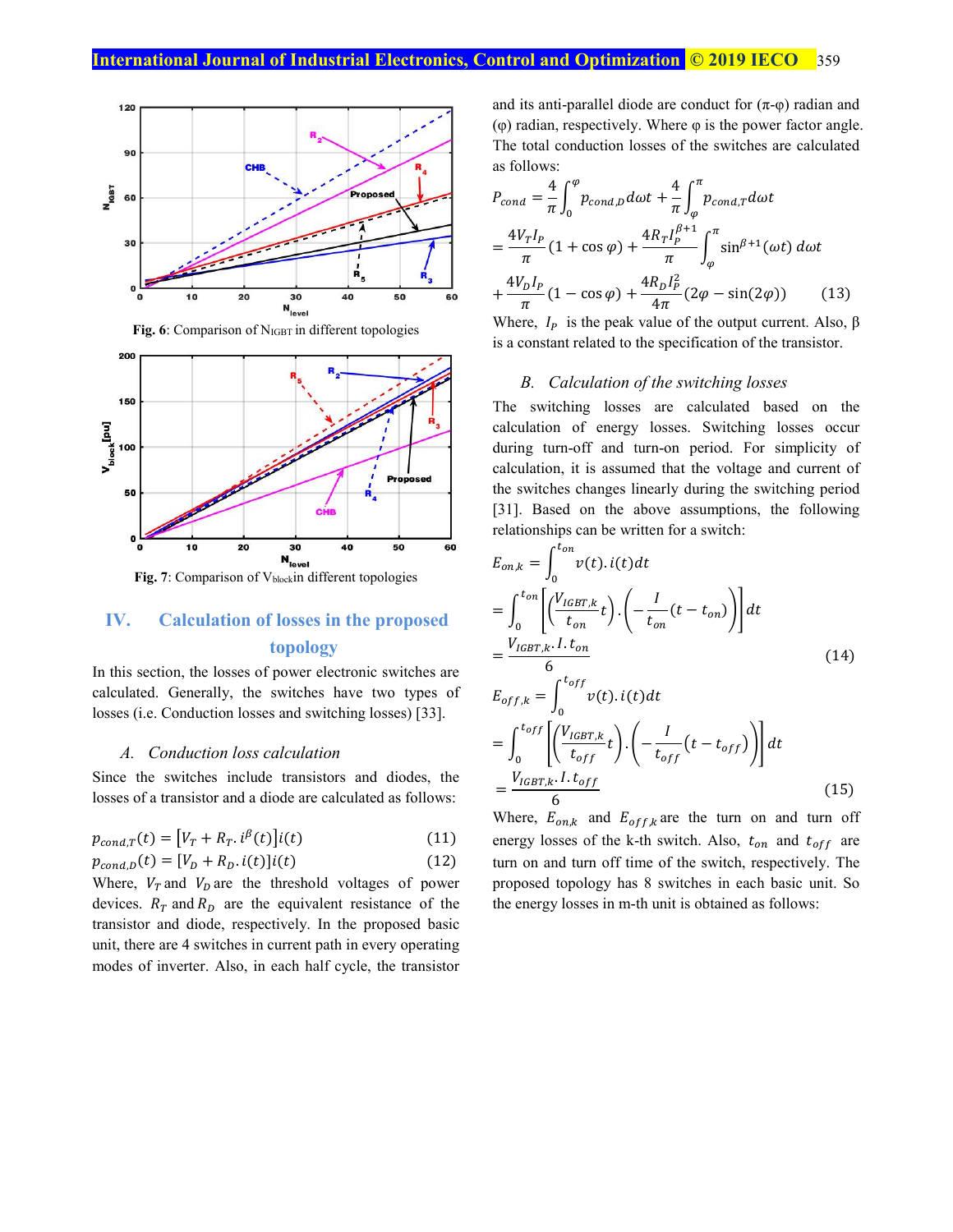

conduction losses; b) The switching losses

$$
E_{sw} = \sum_{k=1}^{8} N_{on,k} \cdot E_{on,k} + N_{off,k} \cdot E_{off,k}
$$
  
=  $\frac{l}{6} \sum_{k=1}^{8} (N_{on,k} \cdot t_{on} + N_{off,k} \cdot t_{off}) \cdot V_{IGBT,k}$  (16)

Where  $N_{on,k}$  and  $N_{off,k}$  and  $V_{IGBT,k}$  are the number of turning on and turning off and the revers voltage on the k-th switch during a period of output voltage, respectively. I is the current through the switches before turning off or is the current through the switches after turning on. The total power loss for the proposed topology is obtained as follows:  $\overline{n}$ 

$$
P_{sw} = \sum_{m=1}^{n} f_m \cdot E_{sw,m}
$$
  
=  $\frac{I}{6} \sum_{m=1}^{n} \left[ \sum_{k=1}^{8} (N_{on,k} \cdot t_{on} + N_{off,k} \cdot t_{off}) \cdot V_{IGBT,k,m} \right]$  (17)

Where  $n$  is the number of the series units in the cascaded topology. Also  $E_{sw,m}$  and  $f_m$  are the total energy losses and the frequency of the output voltage related to m-th unit in cascaded inverter, respectively. In Fig. 8, the losses of the proposed topology are compared with the losses in other topologies. As it is clear from the figure, the proposed topology has fewer conduction losses than others and has fewer switching losses than some of other topologies.

#### **V. Simulation and Experimental results**

#### *A. Simulation results*

To examine the proposed topologies and to generate the desired output voltage level waveforms, 9-Level proposed symmetric multilevel inverter is simulated using the computer simulation tool MATLAB / Simulink. The simulated output voltage and current is shown in Fig. 9 and Fig. 10.

In the simulation, each dc source magnitude is 50V with load value  $R=50\Omega$  and  $L=50mH$ . The nearest voltage level modulation techniques is implied as a modulation method which is preferable for a higher number of voltage steps [34].

Fig. 11 and Fig.12 show the gating signals of level generation part switches and the voltage across the level generation part switches. As shown in Fig. 12, the blocking voltage on the *S1, S3*and *S2, S4*switches are 100V and 50V, respectively.



**Fig. 9**: Simulation output voltage waveform with harmonic spectrum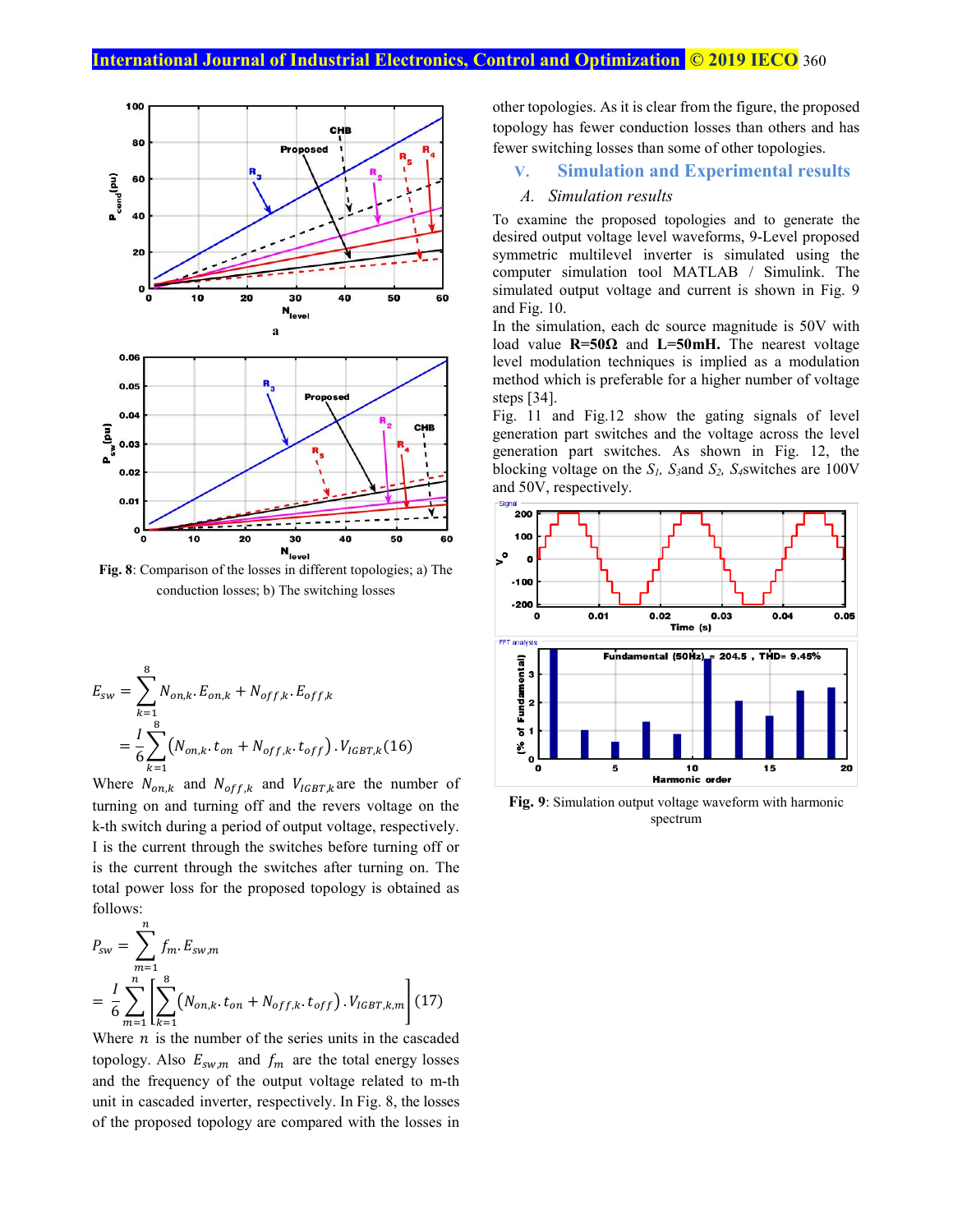

**Fig. 10**: Simulation output current waveform with harmonic spectrum





**Fig. 12**: Voltage across level generator switches.

#### *B. Experimental results*

In the practical tests, each dc source has a magnitude of 50V and the load values are **R=50**and **L=50mH**. For experimental tests, the switches gating control is carried out by EZDSP2812 which produce the switching pulses. The switches are IGBTs from the BUP306D and BUP314D type for the level-generation and the H-bridge part, respectively. Nearest level method is used to control the inverter and its gating. The experimented inverter (Fig. 13) uses 4 gate driver circuits, 8 switches (IGBTs and diodes) and 4 DC voltage sources. As it is clear from Fig.14a, the voltage waveform has 9 levels in output. Fig. 14bshows the load current of the experimental result which is almost a sinusoidal waveform with a phase angle difference with respect to the output voltage because of the inductive load. It is shown that the simulations and the experimental results confirm each other. However, the voltage drop on the switches in the experimental results may cause a little difference. It should be noted that the simulations are done with ideal switches.



**Fig. 13**: The experimental set up circuit scheme



**Fig. 14**: Experimental results of proposed 9-level topology; a) Output voltage waveform; b) Output current waveform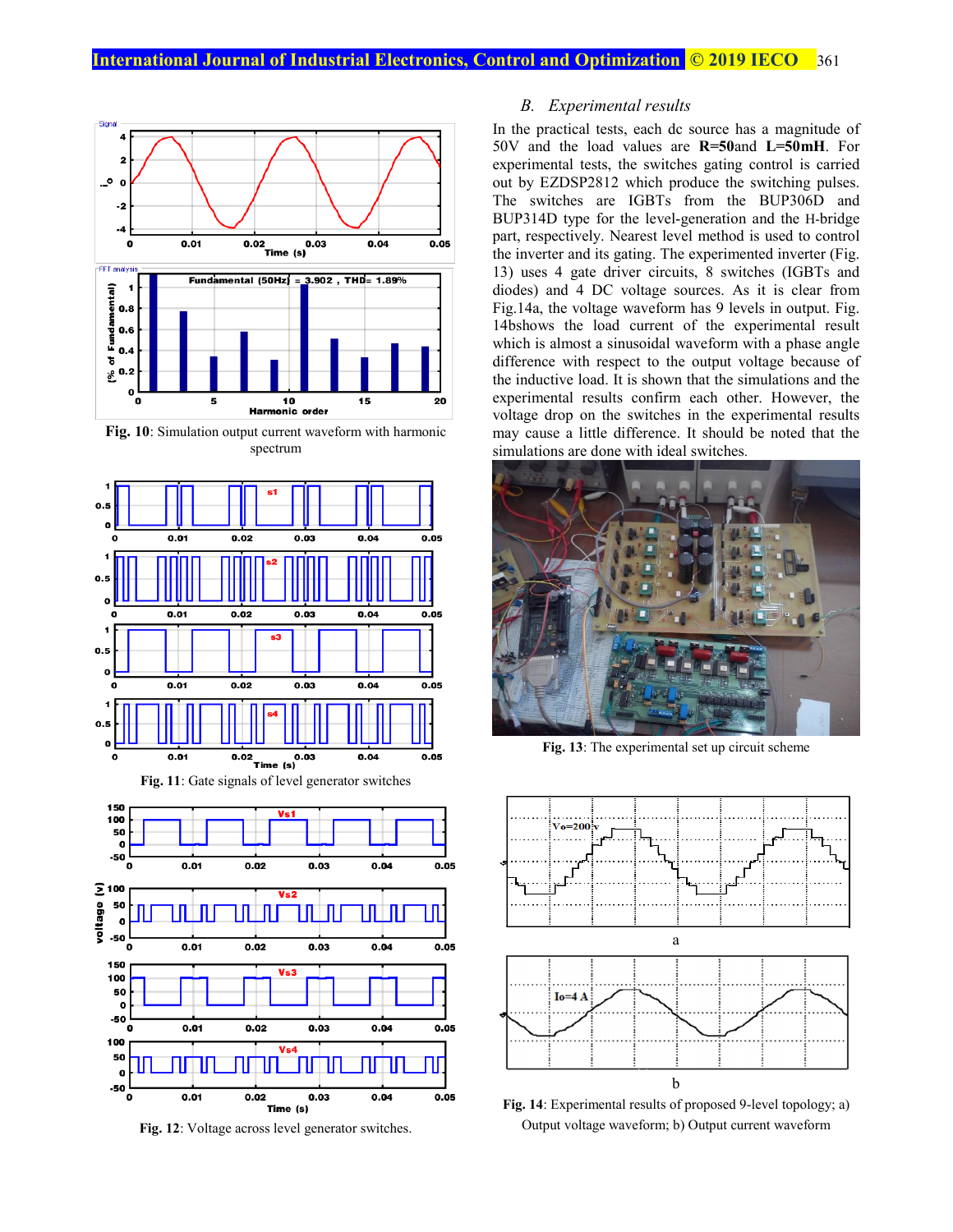#### **VI. Conclusion**

In this paper, a new symmetric topology for multi-level inverters was introduced. For the proposed topology, the number of IGBTs, the number of required dc voltage sources, and the value of the blocked voltage in the switches were decreased compared to several other symmetrical topologies for a certain number of output voltage levels. This leads to a decrease in the price and size of the inverter. Finally, the efficiency of the proposed symmetric multi-level inverter topology was confirmed by simulation and experimental results of a 9-level inverter. The simulation and experimental results confirms each other, which reflects the fact that the proposed topology can generate the output voltage with the desired magnitudes and levels.

#### **VII. References**

- [1] Y. Cheng, C. Qian, M. L. Crow, S. Pekarek, and S. Atcitty, "A comparison of diode-clamped and cascaded multilevel converters for a STATCOM with energy storage," *IEEE Transactions on Industrial Electronics,* vol. 53, no. 5, pp. 1512-1521, 2006.
- [2] J. Rodríguez, S. Bernet, B. Wu, J. O. Pontt, and S. Kouro, "Multilevel voltage-source-converter topologies for industrial medium-voltage drives," *IEEE Transactions on industrial electronics,* vol. 54, no. 6, pp. 2930-2945, 2007.
- [3] R. Samanbakhsh and A. Taheri, "Reduction of Power Electronic Components in Multilevel Converters Using New Switched Capacitor-Diode Structure," in *IEEE Transactions on Industrial Electronics*, vol. 63, no. 11, pp. 7204-7214, Nov. 2016.
- [4] J. A. Barrena, L. Marroyo, M. Á. R. Vidal, and J. R. T. Apraiz, "Individual voltage balancing strategy for PWM cascaded H-bridge converter-based STATCOM," *IEEE Transactions on Industrial Electronics,* vol. 55, no. 1, pp. 21-29, 2008.
- [5] Asghar Taheri and Hosein Samsami, "New topology of a switched-capacitor-based multilevel inverter with a single DC power supply", IET Power Electronics, 2019, DOI: 10.1049/iet-pel.2018.5087.
- [6] S. P. Gautam, L. Kumar, and S. Gupta, "Hybrid topology of symmetrical multilevel inverter using less number of devices," *IET Power Electronics,* vol. 8, no. 11, pp. 2125-2135, 2015.
- [7] F. Sedaghati and N. Hashemipour, "Symmetric and Asymmetric Configurations for a Multilevel Inverter Using Less Number of Power Switches," *International Journal of Industrial Electronics, Control and Optimization,* vol. 1, no. 2, pp. 91-101, 2018.
- [8] A. Shukla, A. Ghosh, and A. Joshi, "Improved multilevel hysteresis current regulation and capacitor voltage balancing schemes for flying capacitor multilevel inverter," *IEEE Transactions on Power Electronics,* vol. 23, no. 2, pp.

518-529, 2008.

- [9] Q. Song and W. Liu, "Control of a cascade STATCOM with star configuration under unbalanced conditions," *IEEE Trans. Power Electron.*, vol. 24, no. 1, pp. 45–58, Jan. 2009.
- [10] H. Samsami, A. Taheri, and R. Samanbakhsh, "New bidirectional multilevel inverter topology with staircase cascading for symmetric and asymmetric structures," *IET Power Electronics,* vol. 10, no. 11, pp. 1315-1323, 2017.
- [11] M. Hagiwara, K. Nishimura, and H. Akagi, "A medium-voltage motor drive with a modular multilevel PWM inverter," *IEEE Trans. Power Electron*, vol. 25, no. 7, pp. 1786–1799, Jul. 2010.
- [12] J.-S. Lai and F. Z. Peng, "Multilevel converters-a new breed of power converters," *IEEE Transactions on industry applications,* vol. 32, no. 3, pp. 509-517, 1996.
- [13] L. M. Tolbert, J. Chiasson, K. McKenzie, and Z. Du, "Elimination of harmonics in a multilevel converter with non equal DC sources," in *Applied Power Electronics Conference and Exposition, 2003. APEC'03. Eighteenth Annual IEEE*, 2003, vol. 1, pp. 589-595: IEEE.
- [14] K. Ding, K.W.E. Cheng, and Y.P. Zou, "Analysis, of an asymmetric modulation methods for cascaded multi level inverters," *IET Power Electron.*, vol. 5, no. 1, pp. 74-85, 2012.
- [15] S. Laali, K. Abbaszade, and H. Lesani, "New hybrid control methods based on multi-carrier PWM techniques and charge balance control methods for cascaded multilevel converters," in *Electrical and Computer Engineering (CCECE), 2011 24th Canadian Conference on*, 2011, pp. 000243-000246: IEEE.
- [16] N. Farokhnia, S.H. Fathi, N. Yousefpoor, and M.K. Bakhshizadeh" Minimization of total harmonic distortion in a cascaded multilevel inverter by regulating of voltages dc sources," *IET Power Electron.*, vol. 5, no. 1, pp. 106-114, 2012.
- [17] J. Napoles, A.J. Watson, and J.J. Padilla, "Selective harmonic mitigation technique for cascaded H-bridge converter with non equal dc link voltages," *IEEE Trans. Ind. Electron.,* vol. 60,no. 5, pp. 1963-1971, May 2013.
- [18] P. Hammond.: 'A new approach to enhance power quality for medium voltage ac drives', IEEE Trans. Industry Application, 1997, 33, pp. 202-208
- [19] A. Nabae, I. Takahashi, and H. Akagi, "A new neutral-point-clamped PWM inverter," *IEEE Transactions on industry applications,* no. 5, pp. 518-523, 1981.
- [20] C. Feng, J. Liang, and V. G. Agelidis, "Modified phase-shifted PWM control for flying capacitor multilevel converters," *IEEE Transactions on Power Electronics,* vol. 22, no. 1, pp. 178-185, 2007.
- [21] J. Rodriguez, J.-S. Lai, and F. ZhengPeng, "Multilevel inverters: A survey of topologies, controls, applications," *IEEE Trans. Ind. Electron.*, vol. 49,no. 4, pp. 724–738, Aug. 2002.
- [22] S. Kouro, M. Malinowski, K. Gopakumar, J. Pou, L. Franquelo, B. Wu,J. Rodriguez, M. Perez, and J. Leon, "Recent advances and industrial applications of multilevel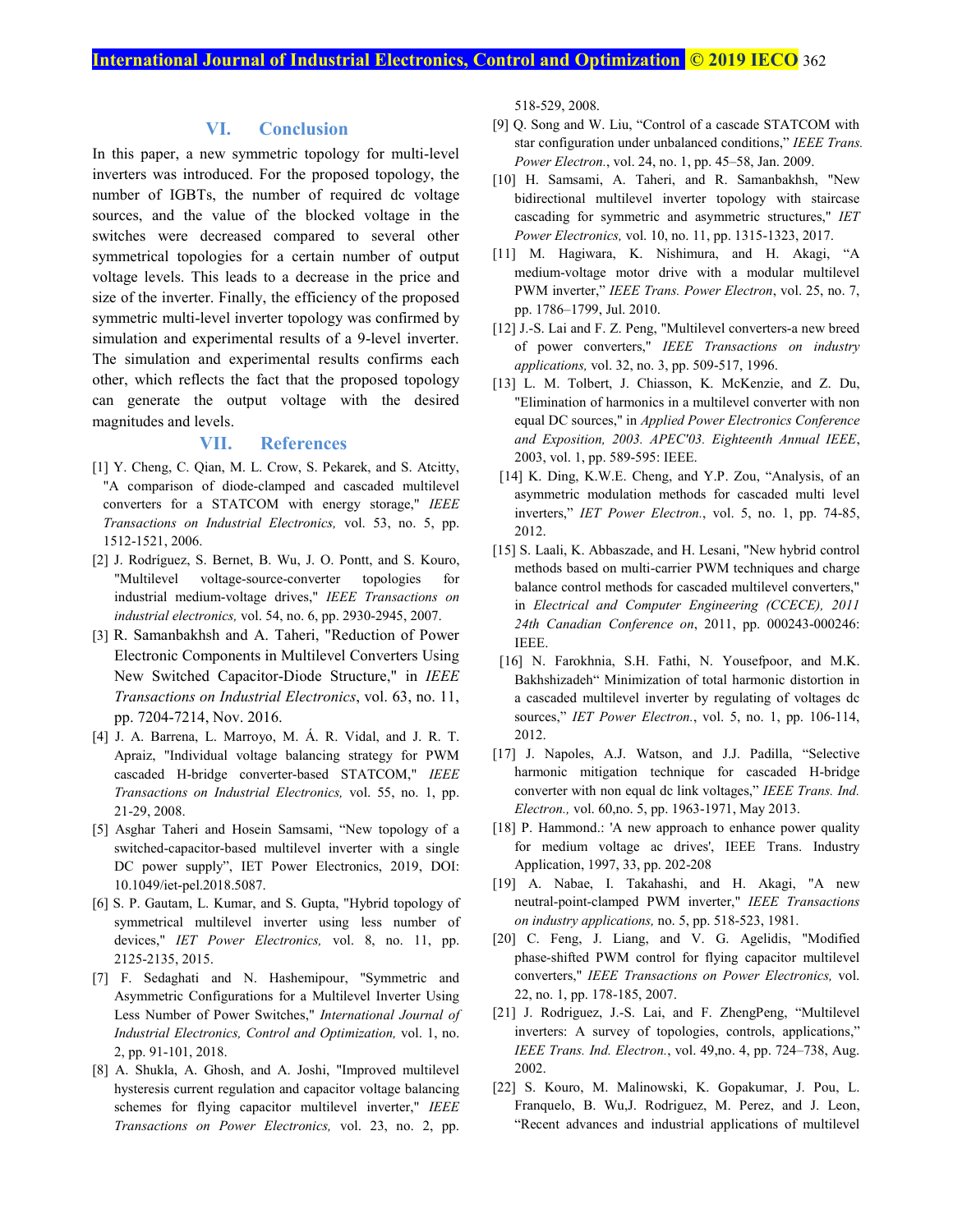converters," *IEEE Trans. Ind. Electron.*, vol. 57,no. 8, pp. 2553–2580, Aug. 2010.

- [23] K. K. Gupta and S. Jain, "A novel multilevel inverter based on switched DC sources," *IEEE Transactions on Industrial Electronics,* vol. 61, no. 7, pp. 3269-3278, 2014.
- [24] S. De, D. Banerjee, K. Gopakumar, R. Ramchand, and C. Patel, "Multilevel inverters for low-power application," *IET Power Electronics,* vol. 4, no. 4, pp. 384-392, 2011.
- [25] C.-C. Hua, C.-W. Wu, and C.-W. Chuang, "A novel dc voltage charge balance control for cascaded inverters," *IET Power Electronics,* vol. 2, no. 2, pp. 147-155, 2009.
- [26] M. Malinowski, K. Gopakumar, J. Rodriguez, and M. A. Perez, "A survey on cascaded multilevel inverters," *IEEE Transactions on industrial electronics,* vol. 57, no. 7, pp. 2197-2206, 2010.
- [27] C. Rech and J. R. Pinheiro, "Hybrid multilevel converters: Unified analysis and design considerations," *IEEE Trans. Ind. Electron.*, vol. 54, no. 2, pp. 1092–1104, Apr. 2007.
- [28] C. Rech and J. R. Pinheiro, "Line current harmonics reduction in multipulse connection of asymmetrically loaded rectifiers," *IEEE Trans. Ind.Electron.*, vol. 52, no. 3, pp. 640–652, Jun. 2005.
- [29] S. Laali, K. Abbaszadeh, and H. Lesani, "A new algorithm to determine the magnitudes of dc voltage sources in asymmetric cascaded multilevel converters capable of using charge balance control methods," in *Electrical Machines and Systems (ICEMS), 2010 International Conference on*, 2010, pp. 56-61: IEEE.
- [30] E. Najafi and A. H. M. Yatim, "Design and implementation of a new multilevel inverter topology," *IEEE Transactions on industrial electronics,* vol. 59, no. 11, pp. 4148-4154, 2012.
- [31] K. Ramani, M. A. J. Sathik, and S. Sivakumar, "A new symmetric multilevel inverter topology using single and double source sub-multilevel inverters," *Journal of Power Electronics,* vol. 15, no. 1, pp. 96-105, 2015.
- [32] E. Babaei and S. H. Hosseini, "New cascaded multilevel inverter topology with minimum number of switches," *Energy Conversion and Management,* vol. 50, no. 11, pp. 2761-2767, 2009.
- [33] S. Rohner, S. Bernet, M. Hiller, and R. Sommer, "Modulation, losses, and semiconductor requirements of modular multilevel converters," *IEEE Trans. Ind. Electron.*, vol. 57, no. 8, pp. 2633–2642, Aug. 2010.
- [34] M. Perez, J. Rodriguez, J. Pontt, and S. Kouro, "Power distribution in hybrid multi-cell converter with nearest level modulation," in *Proc. ISIE IEEE International Symposiumon Ind. Elelctron*, pp. 736-741, 2007.



**Ahad Rasulkhani** was born in Zanjan, Iran, in 1992. He received the B.Sc. degree in electrical engineering from Khajeh Nasir Toosi University of Technology (KNTU) of Tehran, Iran, in 2014 and the M.Sc. degree in r electrical engineering from

University of Zanjan, Zanjan, Iran, in 2017. He is currently working toward the power electronic converters, multilevel converters, Z-source and matrix converters, application of power electronics in renewable energy systems, harmonics, and power quality.



**Asghar Taheri .**Was born in Zanjan, Iran in 1976. He received Ph.D degree in electrical engineering from Iran University of Science and Technology in 2011. He is currently an Associate Professor in the department of Electrical Engineering

University of Zanjan, Zanjan, Iran. His current research interests include AC motor control, DC-DC converters, Multi-level inverter design and control, and PWM converter/inverter systems.